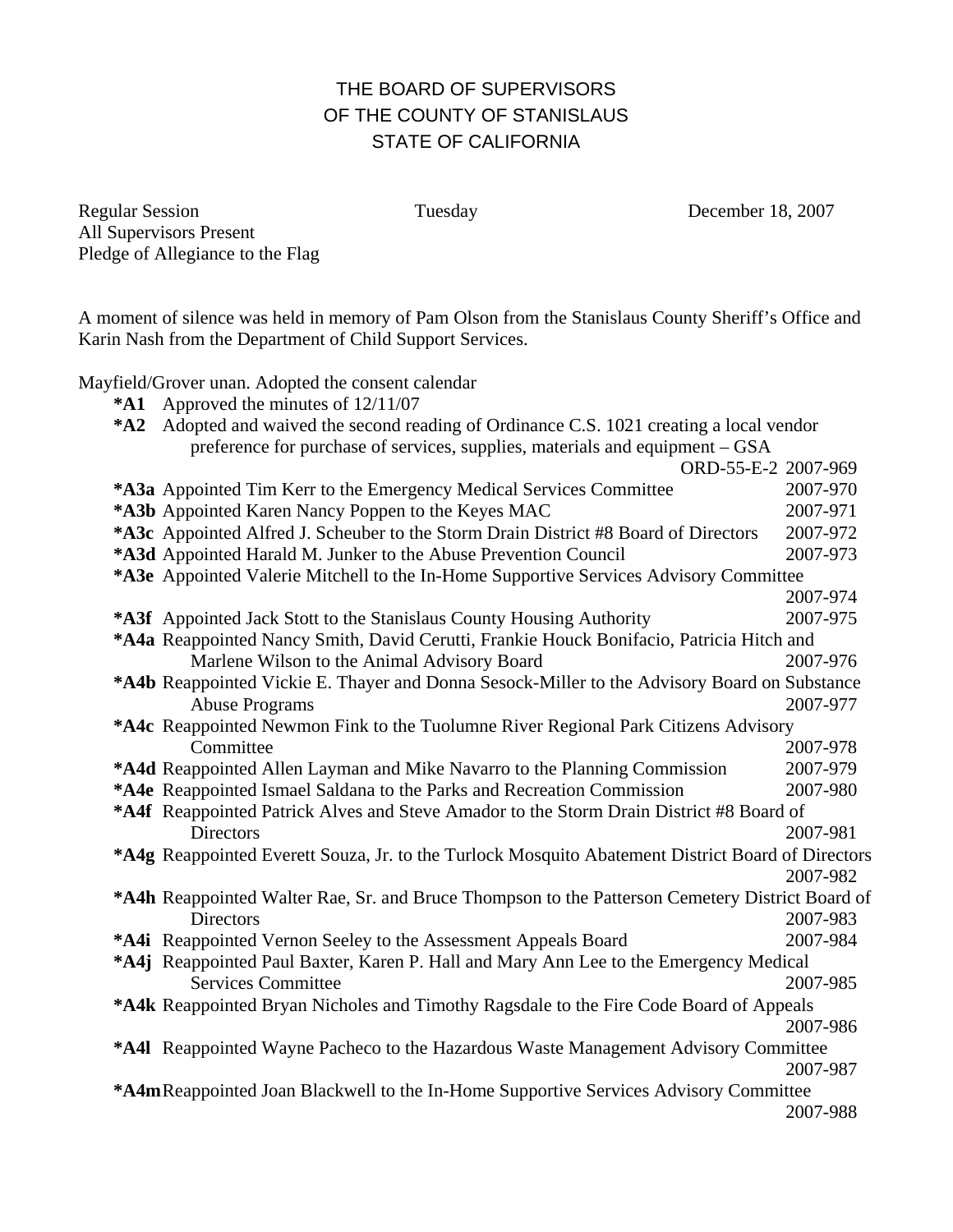- **\*A4n** Reappointed Michael Krausnick, Jeffery R. Olson and Bruce Ramsey to the Law Library Board of Trustees 2007-989
- **\*A4o** Reappointed John Sims to the Children's Council 2007-990
- **\*A4p** Reappointed Jeremiah Williams to the Equal Rights Commission 2007-991

**\*A4q** Reappointed Juan Quijano to the Local Task Force on Solid Waste Management 2007-992

- **\*B1** Approved the agreements with service providers for mental health and alcohol and drug services for calendar year 2008 included in this agenda item; approved an amendment with Sodexho to extend the agreement for food services for the Stanislaus Recovery Center; approved an amendment with Global Medical Staffing, Ltd., to increase the agreement maximum for locum tenens; approved the Mental Health Services Act agreement between BHRS and the State Department of Mental Health to incorporate funds for FYs 2004-2005 through 2007-2008; authorized the BHRS Director, or her Designee, to sign the agreements and amendment included in this agenda item; authorized the BHRS Director, or her Designee, to negotiate and sign amendments to all agreements included in this agenda item, to add services and payment for services up to \$50,000 per agreement, budget permitting, throughout calendar year 2008; and, authorized the BHRS Director, or her Designee, to sign amendments to the Mental Health Services Act agreement with the State Department of Mental Health for throughout FY 2007-2008 – BHRS 2007-993
- **\*B2** Authorized the Stanislaus County Clerk-Recorder to negotiate all contracts for the acquisition and installation of two computer hard disk storage systems, consulting services, backup systems, software and associated hardware and software; authorized the GSA Purchasing Department to issue all applicable purchase orders for the total project (cost of project not to exceed \$300,000); directed the Auditor-Controller to increase the 2007-2008 Clerk-Recorder Modernization Budget by \$150,000 to support the purchase of two computer hard disk storage systems and associated hardware and software consistent with the budget journal; and, directed the Auditor-Controller to transfer existing funds of \$95,000 budgeted in various accounts in the Clerk-Recorder FY 2007-2008 Modernization Budget to the fixed asset accounts as detailed in the budget journal – Clerk-Recorder 2007-994
- **\*B3** Approved a change in the effective date for a previously approved 4% salary increase for the Clerical/Community Aid I/II classifications from 1/5/08 to 12/22/07 in response to the 1/1/08 increase in the State of California Minimum Wage – CEO 2007-995
- **\*B4** Approved and authorized the Chairman to sign the FY 2007-2008 Pest Detection Contract with the California Department of Food and Agriculture – Agricultural Commissioner 2007-996
- **\*B5** Accepted the Auditor-Controller's Report on Stanislaus County's Revolving Funds as of 6/30/07 - Auditor-Controller 2007-997
- **\*B6** Authorized the Director of DER, or her Designee, to enter into a professional services agreement for an amount not to exceed \$120,000 with the California State University, Fresno Foundation for a Food Processing By-Product Research Project; authorized DER to contribute \$46,704.56 of funding to the Food Processing By-Product Research Project; and, directed the Auditor-Controller to increase appropriations in the amount of \$50,000 per the budget journal form – DER 2007-998
- **\*B7** Accepted the triennial update on the status of groundwater conditions, management, and protection in Stanislaus County – DER 2007-999
- **\*B8** Authorized the Chief Probation Officer to enter into a contract with Ceres Unified School District to provide prevention and intervention services; and, directed the Auditor-Controller to increase the appropriations and estimated revenue in the amount of \$27,500 in the Probation Field Services Budget – Probation 2007-1000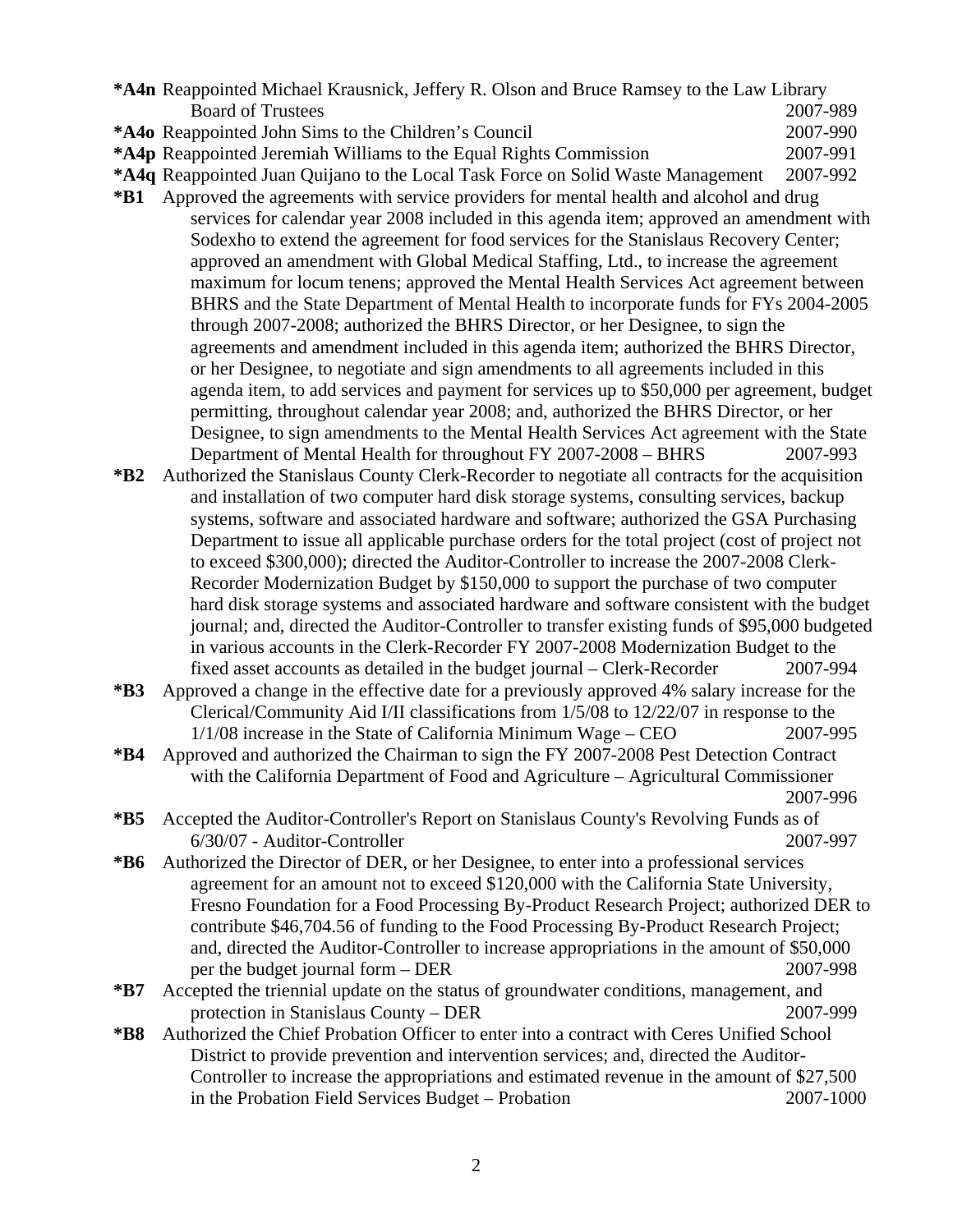- **\*B9** Accepted the 2007 charitable contribution in the amount of \$1,500 to the Stanislaus County Sheriff's Department for the support of identity theft prevention in the Detectives Unit, Community Relations Program; recognized Target Community Relations for their generous charitable contribution; and, directed the Auditor-Controller to increase appropriations and estimated revenue by \$1,500 consistent with the budget journal - Sheriff 2007-1001
- **\*B10** Accepted a bequest in the amount of \$24,894.72 to the Sheriff's Department from the estate of Florence M. Couse for police services in Waterford; and, recognized the Florence M. Couse Estate for the generous donation – Sheriff 2007-1002
- **\*B11** Authorized staff to issue a RFP from the pre-qualified construction firms for Design Build Services for the Empire Pool Project; authorized staff to review the proposals and return to the Board of Supervisors for final selection; and, authorized the Project Manger to negotiate and sign agreements for other professional services required such as code review, estimating, labor compliance, and construction management, as long as they are within budget – CEO 2007-1003
- **\*B12** Approved HSA to act as the local fiscal agent responsible for managing the Hospital Preparedness Program (HPP) cooperative agreement with the California Department of Public Health (CDPH); authorized HSA to submit an application to CDPH outlining the plans for spending allocated funds; authorized the HSA Managing Director, or her Designee, to sign the agreement and accept these funds; and, authorized the Chairman to sign the Non-Supplantation Certification Form, Exhibit  $E - HSA$  2007-1004
- **\*C1** Approved the City of Tracy fueling their compressed natural gas vehicles at the Stanislaus County Compressed Natural Gas Fueling Station; and, authorized the Director of Public Works to execute the agreement with the City of Tracy – PW 2007-1005
- **\*C2** Authorized the County's Transit Manager to enter into an agreement with DaimlerChrysler Commercial Buses North America, Inc., to purchase three compressed natural gas (CNG) Orion VII transit buses and to execute all documents necessary to complete the purchase; and, authorized the GSA/Purchasing Division to issue a purchase order for the purchase of the three buses – PW 2007-1006
- **\*C3** Established a project budget for the McHenry Avenue Widening Project, Phase I from Ladd Road to Hogue Road located in the Del Rio area; awarded a consulting contract for design services to Associated Engineering Group, Inc., not to exceed \$67,165; awarded a consulting contract for right-of-way services to Overland Pacific & Cutler, Inc., not to exceed \$60,000, for the McHenry Avenue Widening Project, Phase 1 from Ladd Road to Hogue Road; authorized the Director of Public Works to execute a contract with Associated Engineering Group, Inc., not to exceed \$67,165 and with Overland Pacific & Cutler, Inc., not to exceed \$60,000, and to sign necessary documents; and, directed the Auditor-Controller to make the necessary budget adjustments per the financial transaction sheet – PW 2007-1007
- **\*C4** Adopted plans and specifications for the Albers Road at Milnes Road Intersection Project; corrected the typographical error for the bid opening date in Staff Recommendations Nos. 1 and 2 to read as "January 30, 2008"; set the bid opening date and time for 1/30/08, at 2:00 p.m.; directed the Clerk of the Board to publish notice inviting bids for the project as required by law and set 1/30/08, prior to 2:00 p.m., as the deadline for submission of bids; directed the Auditor-Controller to make the necessary budget adjustments per the financial transaction sheet; and, directed the Public Works Department staff to mail a notice inviting bids to trade journals as required by law – PW 2007-1008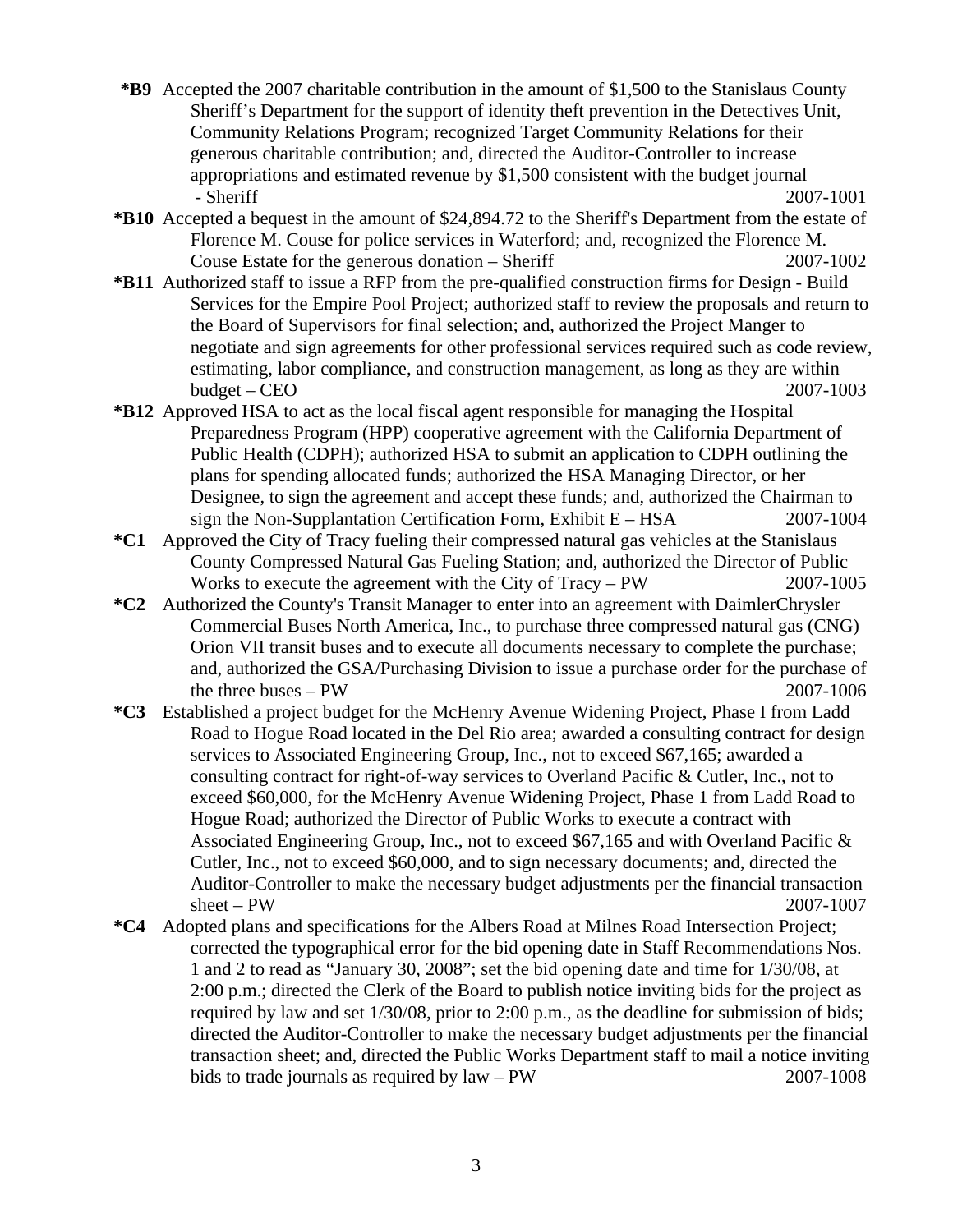- **\*C5** Approved the purchase agreement to acquire road right-of-way for the Geer Road at Whitmore Avenue Intersection Project (parcel owner Grace B. Rexin Trusts, APN: 018-026-006); authorized the Chairman of the Board to execute the agreement; directed the Auditor-Controller to make the necessary budget adjustments per the financial transaction sheet; and, directed the Auditor-Controller to issue a warrant in the total amount of \$88,500, payable to Fidelity National Title Company, for the purchase amount of \$87,000 and \$1,500 for estimated escrow fees and title insurance – PW 2007-1009
- **\*C6** Adopted a resolution ordering the formation of the Salida Boulevard Landscape and Lighting District; and, directed the Department of Public Works to prepare and file the required Engineer's Report – PW DLA-01-01 2007-1010
- **\*D1** Set a public hearing on 01/08/08, at 9:20 a.m., to consider Rezone Application #2007-01, Santa Fe Crossing, a request to change the zoning designation of 14.25 acres from PD (Planned Development) to a new Planned Development to allow a commercial project to be developed in three phases and adopt a development schedule; Phase 1 consists of 435 mini storage units, 50 storage container units, and storage for up to 52 RVs; Phase 2 consists of a gas station and a 5,065 square foot mini market with a drive through coffee shop; Phase 3 consists of a 19,250 square foot commercial building/car wash; and, the project is located at 4306 Santa Fe Avenue, at the northwest corner of Geer Road and Santa Fe Avenue, southeast of the City of Hughson - Planning ORD-55-E-3 2007-1011

Monteith/Grover unan. **B13** Accepted an anonymous donation of \$7,000 to pay for a modular activity center, grooming table with back splash and telescoping ramp, and two SergiVet pulse oximeters – Animal Services 2007-1012

#### **Recessed at 8:03 p.m.**

## **Reconvened at 8:13 p.m.**

**Amended** item **B14** Approval to Accept Quarter Three Status Report and Recommendations for the 12- Month Exclusive Negotiation with PCCP West Park, a Master Developer Preparing a Reuse Project Description and Proposal at the Former Crows Landing Air Facility and Adjacent Properties Located on the West Side of Stanislaus County, to take **two votes as follows:** 2007-1013

**First Vote:** Grover/Mayfield unan. Approved Staff Recommendation No. 2 as follows: the Board reviewed and adopted the recommendation of the Ad Hoc committee to approve general land use alternatives consistent with future general aviation activities, and directed staff and West Park team to coordinate with the City of Patterson and the City of Newman to prepare a final list of allowable land uses

**Second Vote:** Monteith/Grover (3-2)(DeMartini and O'Brien opposed) Approved Staff Recommendation Nos. 1, 3, 4 and 5 as follows: accepted the Quarter Three Status Report and project update for the 12 month exclusive negotiation with PCCP West Park, a Master Developer preparing a reuse project description and proposal at the Former Crows Landing Air Facility and adjacent properties located on the West Side of Stanislaus County; approved approximately 170 acres of former air facility land as in-kind match for Inland Port Infrastructure Bond Applications; authorized the amendment of Board Resolution #2007-200 dated 3/20/07 to reflect 170 acre in-kind match support consistent with the Infrastructure Bond Applications; and, authorized the Chairman to sign a letter of conceptual support for short haul rail - CEO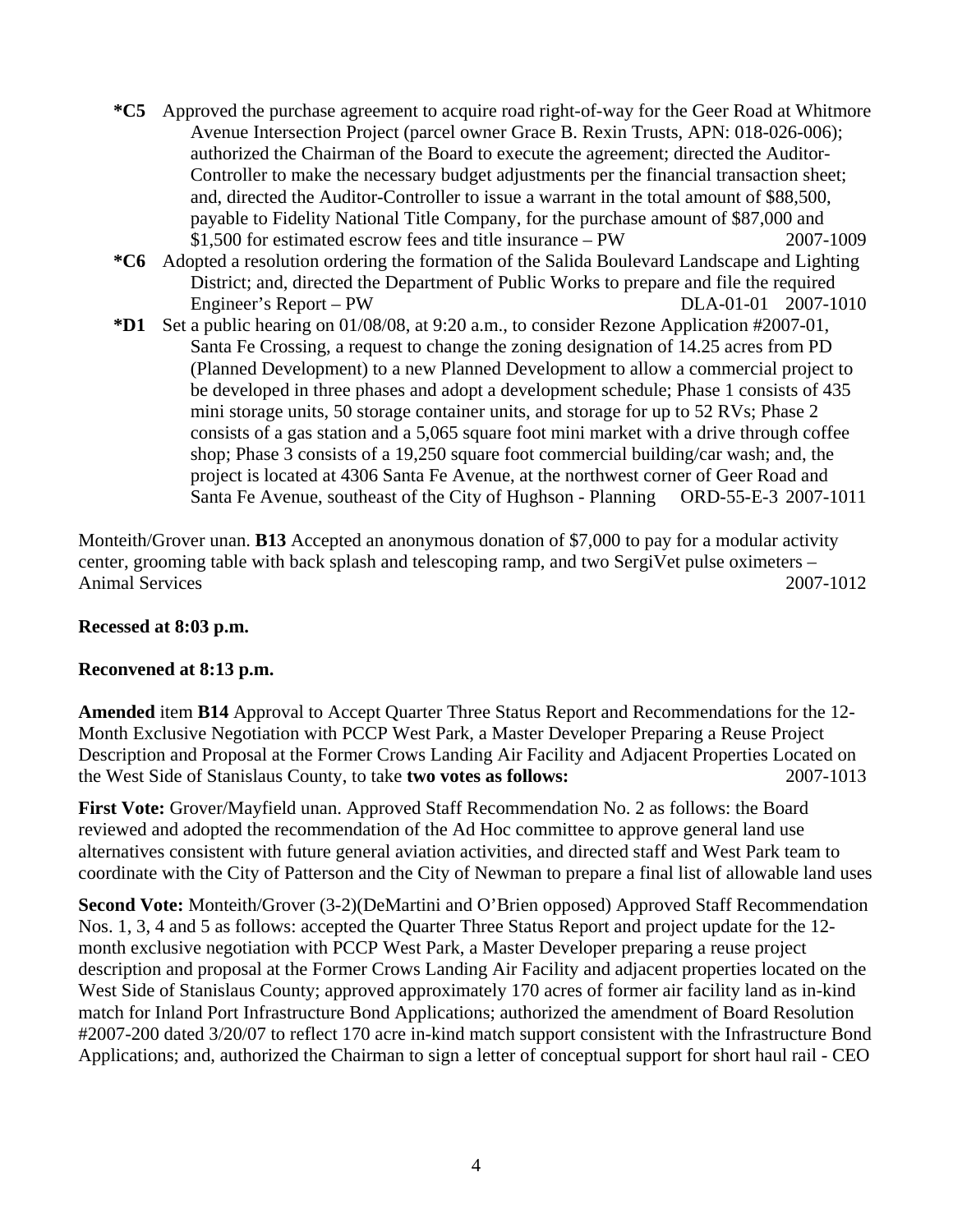DeMartini/Monteith unan. **6:40 pm** Based upon the staff report and comments by staff, the Board **denied** GPA Application #2006-07 and Rezone Application #2006-11, Belaski Repair Shop and approved Recommendations Nos. 1-3 as set forth on pages 1 and 2 of the staff report to the Board as follows: based on the Initial Study and other project amendments and information submitted by the applicant and commenting agencies, the Board finds that a Negative Declaration is appropriate for GPA #2006-07 and Rezone Application #2006-11, Belaski Repair Shop, a request to rezone and amend the General Plan on a 1.54 acre parcel from A-2-40 (General Agriculture) to PD (Planned Development) to authorize and legalize an existing, non-permitted, vehicle repair shop, and involves approval of a conversion of an existing 2,400 square foot agricultural shop/building for the purposes of conducting full-service vehicle repair located at 2306 Gondring Road, east of Central Avenue, in the Ceres area (APN: 041-014-028); finds that the proposed GPA is not consistent with the overall goals and policies of the Land Use Element of the County General Plan and the overall General Plan; and, denied GPA Application #2006-07 and Rezone Application #2006-11, Belaski Repair Shop – Planning ORD-55-D-15 2007-1014

## **Recessed at 9:34 p.m.**

#### **Reconvened at 9:45 p.m.**

DeMartini/Mayfield (2-3)(O'Brien, Monteith and Grover opposed) **6:45 pm** The **motion failed** to approve GPA #2007-01 - Update of the Stanislaus County Agricultural Element of the General Plan and to approve the proposed update to the Stanislaus County Williamson Act Uniform Rules

Grover/DeMartini (3-2)(O'Brien and Monteith opposed) **6:45 pm** Based upon the staff report, all comments and testimony received during the public hearing, and all materials that were provided to the Board, the Board approved Recommendations Nos.1 through 6, as **amended** as follows: adopted the Negative Declaration pursuant to CEQA Guidelines §15074(b), by finding that on the basis of the whole record, including the Initial Study and any comments received, that there is no substantial evidence the project will have a significant effect on the environment and that the Negative Declaration reflects Stanislaus County's independent judgment and analysis; ordered the filing of a Notice of Determination with the Stanislaus County Clerk-Recorder's Office pursuant to Public Resources Code §21152 and CEQA Guidelines §15075; finds the project is consistent with the overall goals and policies of the Stanislaus County General Plan; approved GPA #2007-01, Agricultural Element Update of the Stanislaus County General Plan with the following **amendments**: (1) change the mitigation requirement of 1 to 1 to apply only to residential properties and direct staff to make all appropriate changes in the draft Agricultural Element including Appendices; (2) direct staff to reconsider the 1 to 1 ratio on nonresidential land to be considered by the Board at a future date; and (3) direct staff to review these changes and how they impact Enterprise Zone 40, and to meet with appropriate parties on this matter, including the State Department of Housing and Community Development and other interested parties; and introduced, waived the reading and adopted Ordinance C.S. 1020 (Ordinance Amendment #2007-02) Agricultural Element Update to the Stanislaus County Zoning Ordinance; and, approved the proposed update to the Stanislaus County Williamson Act Uniform Rules – Planning

ORD-55-E-1; 2007-1015 & 2007-1016

**Corr 1** Referred to the CEO-Office of Emergency Services, a letter from the City of Lake Forest thanking the Stanislaus County Fire Department for their tireless efforts in fighting the Santiago Fire and for protecting their city.

**Corr 2** Referred to the CEO-Economic Development, a letter from the California Infrastructure and Economic Development Bank requesting public comment on the proposed amendments to the Criteria, Priorities and Guidelines for the Infrastructure State Revolving Fund (ISRF) Program.